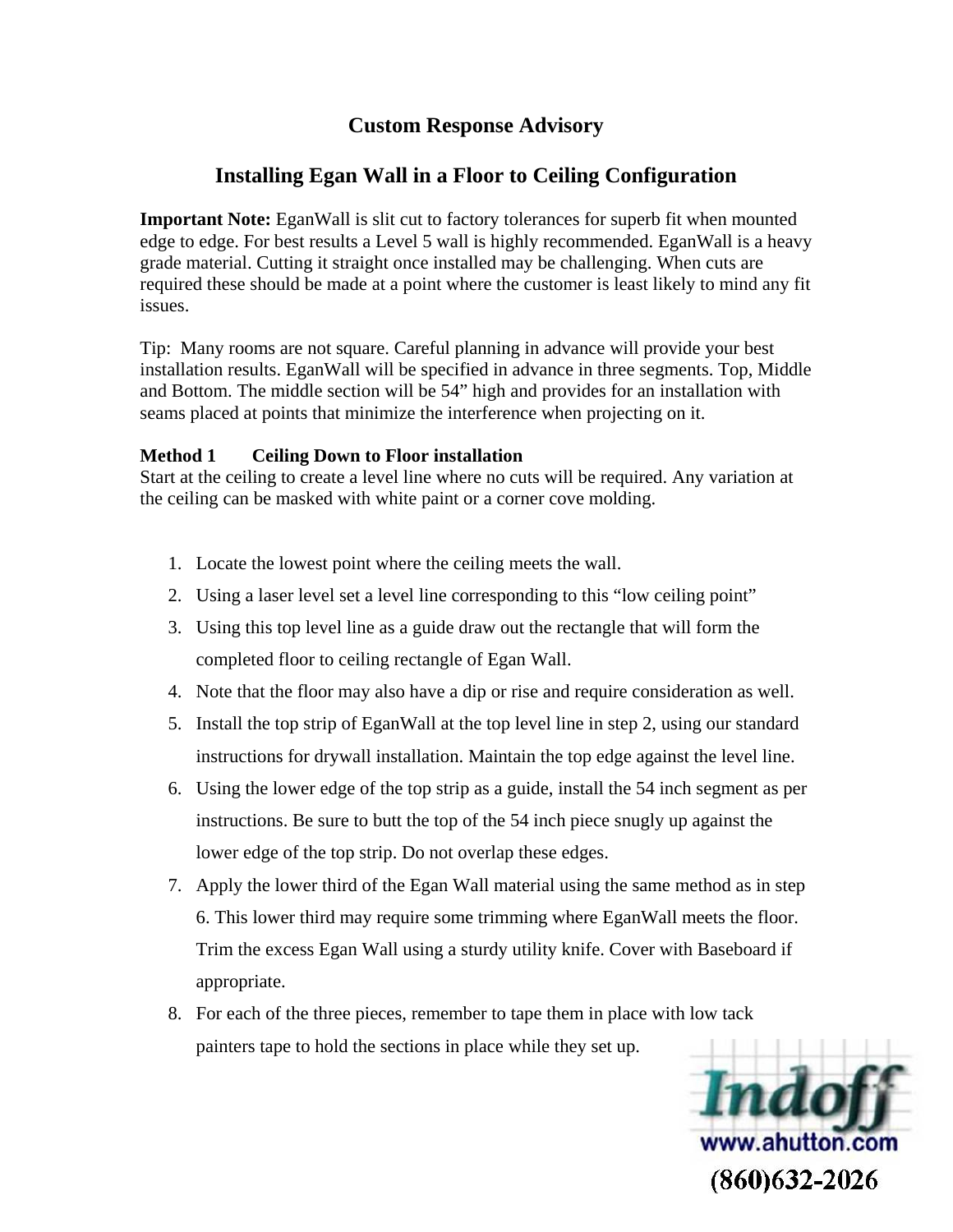### **Method 2 Center of wall installation**

- 1. Measure the 3 segments of EganWall that are to be mounted on the drywall and clearly mark each segments position on the wall.
- 2. Install the 54" middle section on the drywall as per our installation instructions.
- 3. Once the middle piece is installed and taped into place begin the installation of the top portion of the EganWall, using the top of the 54 inch piece as a guide.
- 4. Butt the bottom of the top piece of EganWall snugly against the top of the 54" piece installed in step 2. Some care here will result in minimizing the gap at the joint and a cleaner appearance.
- 5. Should the top piece overlap onto the ceiling carefully trim the excess using a sturdy utility knife. Should the trimming result in a ragged edge be prepared to use appropriate molding to provide a clean finish to the installation.
- 6. Proceed to installation of the lower third of the floor to ceiling installation.
- 7. Using the lower edge of the 54" piece of EganWall as a level guide, butt the top edge of the lower piece against it. Again be sure to keep the seam snug and minimize the gap for a more professional finish.
- 8. Once again, should the lower piece overlap the floor, be prepared to trim the excess with a utility knife. Keep the edge as straight as possible. If possible remove the baseboard and reapply over the cut edge for a clean finished look.

Pre-Slitting. The factory can pre-slit an order for you for a nominal List of \$120. This is per order. These Slit edges are suitable to butt together for best seam.